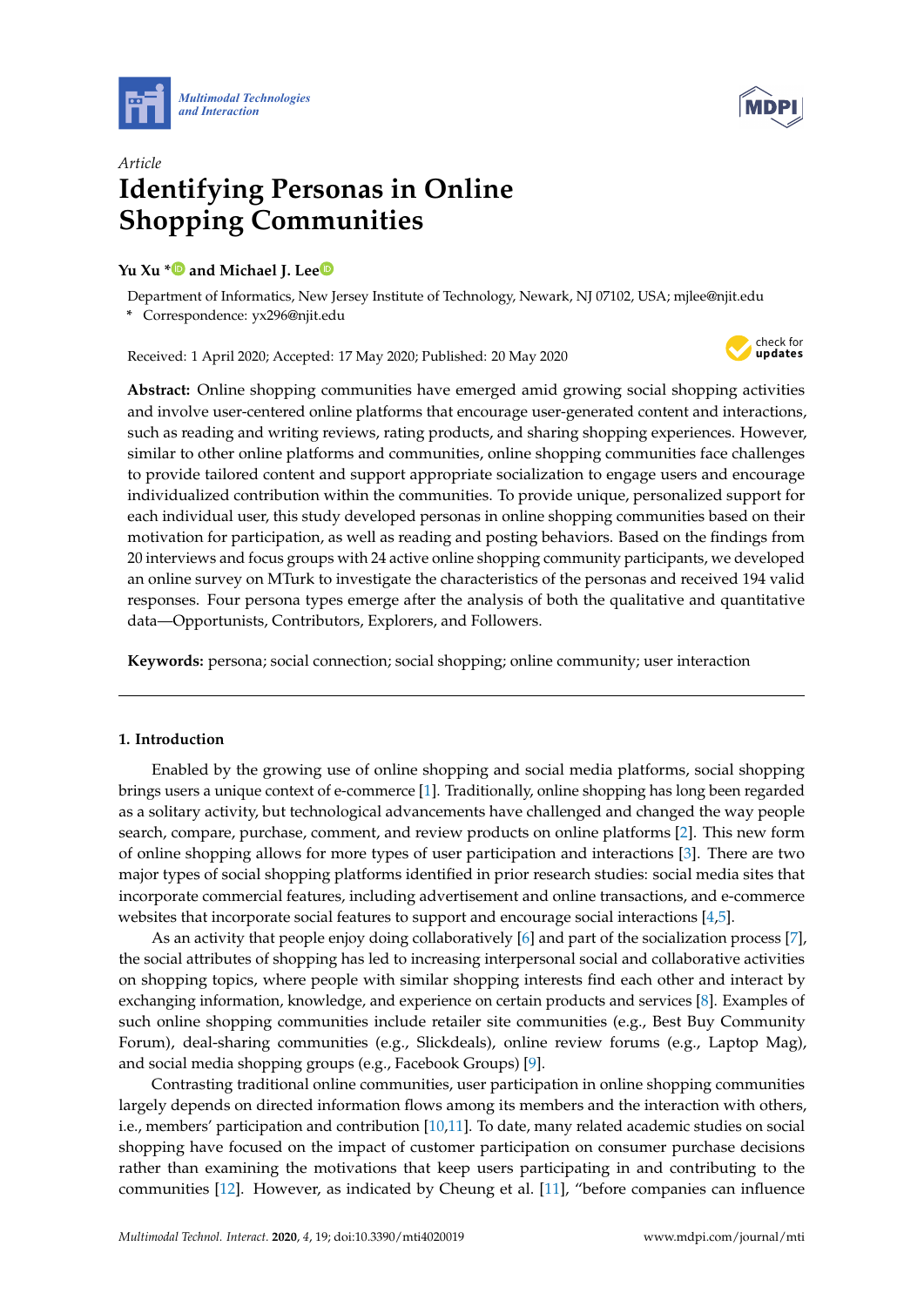customer purchase decisions through customer contribution in online social shopping platforms, they must first ensure that their customers are willing to participate and share comments and feedback with other customers." Given the enormous potential of online shopping communities as both a business platform for marketing and a user-centric community for interpersonal interaction and socialization, the first step to a successful human-centered design of social shopping platforms and online communities for each user is to understand different types of users and what their needs are, as well as the level of willingness to engage in conversations and interact with others. Therefore, this study aims to explore the personalized motivation of user participation and contribution to identify various types of personas in online shopping communities.

Each user has unique needs in social shopping and the use of online shopping communities [\[13\]](#page-15-11). Some want to get flash deal information [\[14\]](#page-15-12), some want opinions about their shopping interests [\[15\]](#page-15-13), while others enjoy being a part of a community with people having similar interests [\[9\]](#page-15-7). These personal motivations and contexts may result in unique and complex user needs for personalized behavioral patterns of engaging in online participation and interaction with others on shopping topics, as well as making consistent contributions to online shopping communities. Based on our findings, this study presents personas representing varying user needs in their interactions with others, knowledge-contribution behaviors to the platform, and motivations of being part of the communities.

# **2. Background**

### *2.1. Online Shopping Communities*

Online communities, as a type of social formation on the Internet, utilize the power of technology to "connect individuals by providing unprecedented opportunities of social interaction and relationships development among people with shared interests irrespective of geography and time" [\[16\]](#page-15-14). As more purchases of products and services shift from offline to online platforms, online shopping is evolving from its roots as "a transactional exchange to a more relational exchange" [\[17\]](#page-15-15). Technological advancement has transformed online shopping, once regarded as a solitary activity, into collaborative social activities that embraces the innate human need to socialize [\[2\]](#page-15-0). As a result, many efforts have been made to replicate engaging community experiences that are typically associated with offline shopping, which customers "partially substitute shopping for recreation and use these activities to develop social activities and bonds with others" [\[18\]](#page-15-16). E-commerce retailers and social media sites have also recognized the important benefits of well-established online social shopping communities, including customer feedback, market research, creativity incubator, and self-perpetuating engine of brand loyalty [\[11\]](#page-15-9). The emerging online shopping communities facilitate interactions among users [\[13\]](#page-15-11), provide more interpersonal interactions and shopping experiences [\[19\]](#page-15-17), and is described as a great place to connect with other community members who share similar interests, give support, share information, and connect with fellow members [\[17\]](#page-15-15). As shopping becomes a more interpersonal, social, and collaborative activity [\[1\]](#page-14-0), individual users exhibit various behavioral patterns and social needs. Therefore, to better support user interactions and address personal contexts in emerging online communities, our work explores how different types of users can be categorized socially and how to design artifacts that support their participation characteristics.

# *2.2. Persona*

The word, "persona," was originally used to describe an actor's mask to clearly identify the characteristics of stereotypical personages [\[20\]](#page-15-18), and then introduced to the area of analytical psychology to describe human personalities and behavioral patterns [\[21\]](#page-15-19). Personas have been studied in a number of disciplines, such as rhetoric [\[22\]](#page-15-20), psychology [\[23\]](#page-15-21), communication [\[24\]](#page-15-22), and marketing [\[25\]](#page-15-23). In the field of human–computer interaction, the persona has become an established design technique to clarify user descriptions [\[26](#page-16-0)[,27\]](#page-16-1). The technique helps designers focus on shaping a consistent user interface by making the user "present" in the design work [\[28\]](#page-16-2), so as to explore the users' behavioral patterns to the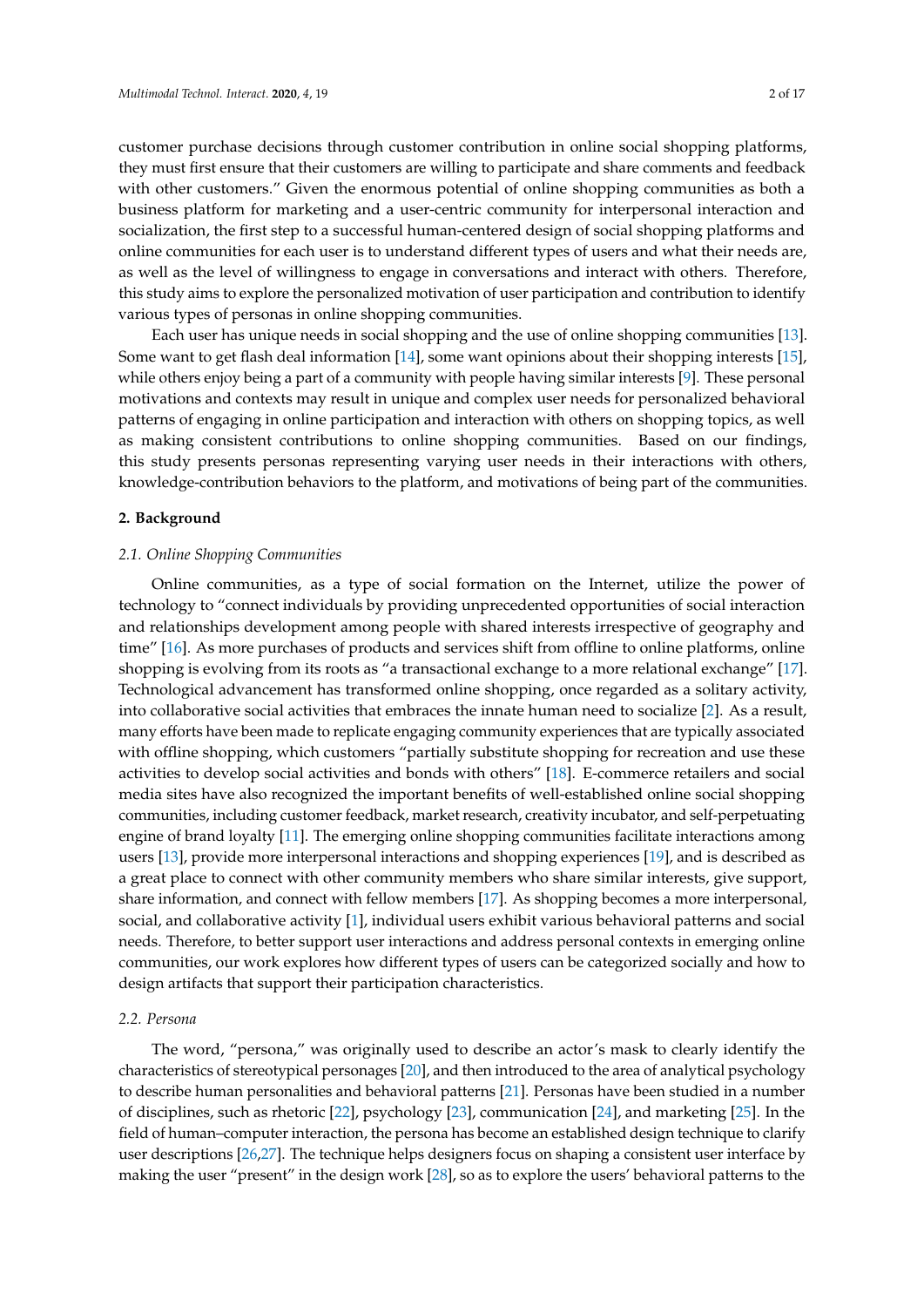system and specific user needs [\[29\]](#page-16-3). The use of persona has become widespread from communication with various stakeholders to guide design requirements and evaluate design artifacts [\[30\]](#page-16-4). As a useful method to understand user needs, motivations, and behavior patterns in terms of research possibilities and design implications, studying personas of online shopping communities can provide insights to identify various types of users on the platform and support a more personalized, enjoyable and effective design of such online user-centric communities.

Typically, a persona is drawn from multi-method research and crafts a holistic and empathetic view of the users [\[31\]](#page-16-5). However, there is no set rules for developing personas. Some researchers have suggested personas be developed strictly based on "sound field research" with methodological rigor and data [\[32\]](#page-16-6), while others argue that personas can also come from the designers' assumptions and experience in addition to "scientific" user studies [\[33\]](#page-16-7), especially when those user study results require subjective interpretation beyond the objective observations [\[34\]](#page-16-8).

With regard to the persona development process, Brickey et al. [\[35\]](#page-16-9) summarize and suggest that "persona development teams typically pursue different approaches to developing personas, including which type of data to utilize. The various persona development approaches, however, generally share four steps": (1) Identify target users, (2) Collect user data, (3) Group users into personas, (4) Create and present persona details. We follow the methodology of the persona development process, and focused on the first three stages [\[36\]](#page-16-10). As suggested by Mulder and Yaar [\[30\]](#page-16-4), the grouping step (step 3) is critical to the effectiveness of the eventual personas because it should capture the needs of all users interviewed, identify key differences between users, and result in clusters that are easy to describe to system interface designers. In our work, we emphasize on online shopping community participants' behavioral characteristics rather than demographics. To be more specific, we use a combination of qualitative and quantitative data to explore user types, interpret personal behaviors, and identify user needs to be addressed in current online shopping groups and platforms.

#### *2.3. Users' Roles in Online Communities*

Prior research developed personas in online communities based on users' posting and participation behavior. For example, in terms of the roles in information flows, Fisher and Durrance [\[37\]](#page-16-11) classified online community users into two major categories: information providers and information consumers. With regard to the participation and experience levels, Kim [\[38\]](#page-16-12) divided the users based on their evolving participation in online communities, from visitors to novices, regulars, leaders, and elders. Another typical way to define personas in online communities has stemmed from users' social interaction and contributing behavior to the platform, such as Turner et al. [\[39\]](#page-16-13), who described online community users as answer person, questioner, troll, spammer, binary poster, and conversationalist.

Most prior studies have focused on the impact of user participation and contribution on consumer purchase decisions in existing social shopping works [\[12\]](#page-15-10). However, there is a lack of exploration of the factors that drive users to participate and share in online platforms and communities [\[11\]](#page-15-9). Therefore, traditional methodology of developing personas merely according to their posting and participation behavioral patterns might fall short of a comprehensive understanding of why users join and contribute to online shopping communities. In this study, we also focus on users' personal motivations and objectives in their participation, as well as how users develop their goal as they interact with others and the community in general. Therefore, this study aims to answer the questions:

RQ1: Who are participating in online shopping communities? RQ2: What are the social characteristics of members in online shopping communities?

#### **3. Methodology**

As mentioned in the previous section, our work emphasized on online shopping community participants' behavioral characteristics rather than demographics and fictitious details. While we understand that these extra fictitious details are useful constructs for talking about personas, especially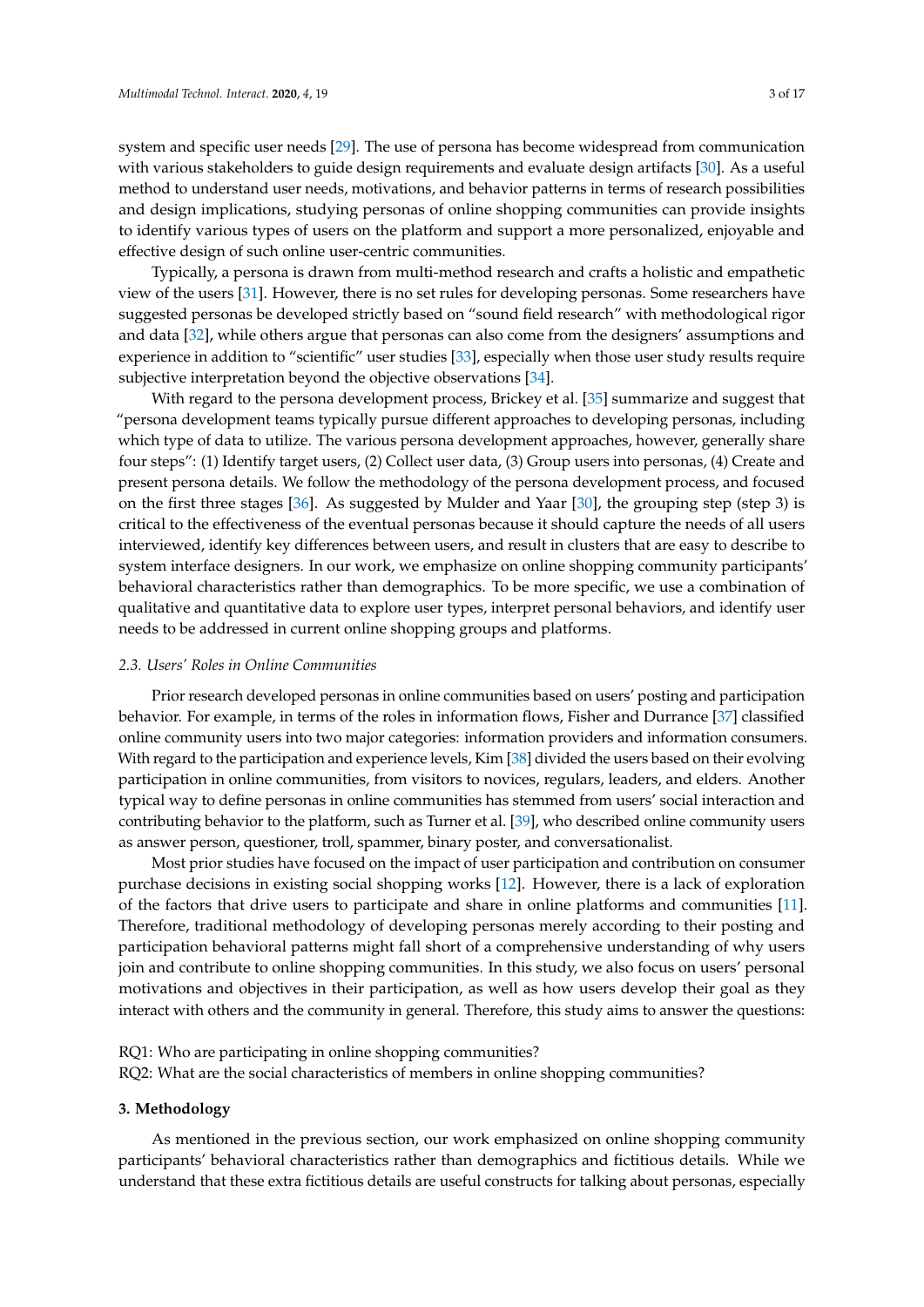in making them a more realistic "person" in combination with usage scenarios, we intentionally avoided these fictitious details as not to shift the focus from the core details of the personas. Similar methodology to identify personas in online communities is used in other HCI works [\[29\]](#page-16-3), which also focused on the grouping of personas rather than the fictitious persona details.

The methodology of creating our personas consisted of a three-step process involving (1) semi-structured interviews, (2) focus groups, and (3) an online survey. Data and findings from each step informed the design of the next step. The first two steps, interviews  $(n = 20)$  and focus groups (n − 24), aimed to identify the complex and diverse characteristics of social shoppers and members in online shopping communities. Based on this data, we generated initial groupings of personas using open coding and affinity diagramming. For the third step, we constructed survey questions and used Amazon's crowd-sourcing platform, Mechanical Turk (Mturk) to collect responses (n = 194) to cluster social traits, extract behavioral characteristics, and identify personas in online shopping communities. All procedures in this study were approved by the authors' Institutional Review Board.

The overall recruitment criterion was set to recruit only "active members" in online shopping communities. For the interviews, we mainly focused on user participation on shopping topics through social media to gain initial insights, and wanted to talk to people who have actually actively participated (e.g., posting, sharing). Similar criterion was also used to recruit participants for focus groups. However, we expanded the criterion of "sharing/posting shopping through social media" to "online shopping platforms (e.g., product review sites, deal-sharing communities, shopping discussion forums)" to ensure the inclusion of active members on various online shopping platforms and contexts. For the survey, we used two qualifying questions to ensure the participants have at least posted/shared once in the past three months on online shopping platforms or shopping groups on social media.

#### *3.1. Semi-Structured Interviews*

We conducted our semi-structured interviews with 20 people who self-reported to be active social shoppers. To ensure we recruited only active social shoppers, we pre-screened the participants and chose to only interview those who reported to "have shared and discussed about shopping topics on social media in the past month." We used an open coding scheme to derive themes and theoretical constructs.

We recruited the participants mainly by using campus flyers at a university in the northeastern USA, with the exception of two participants, who learned about the study by word-of-mouth from their friends. All participants were paid \$5 in either cash or Amazon e-gift card for in-person interviews or online interviews, respectively. We conducted 17 of the 20 interviews in-person at a location of the participant's choosing, namely universities, coffee shops, and libraries. The other 3 interviews were conducted online using WebEx audio chat due to logistic and scheduling issues. Of the participants, 13 were male, 7 were female, and ages ranged from 18 to 36 (median 24) years old. Breakdown of ethnicities was as follows: 5 White, 4 Black, 2 Hispanic, 5 Asian, 4 Middle Eastern.

All interviews were audio recorded and transcribed for further data analysis. The interviews ranged from 21 to 39 (median 33) minutes in length. Summaries of each interview were written before the end of the day when the interview was conducted. A Grounded Theory approach was used for the qualitative analysis of interview data. We went through an iterative independent coding process to allow themes in the data to emerge naturally, and we then generalized theories from these themes. We used open coding with two independent coders coding the transcripts for emerging themes around the research questions.

The interview guide went through some minor updates through the course of the interview study, making minor adjustments to the questions to focus on emerging themes from previous interviews. Some of the literal questions that asked about motivations and behaviors were: "Why did you share about items on social media?", "How do your family and friends react to your postings", and "What types of items do you usually share on social media and why?". Other questions that asked more generally about their activities also contained discussion on those topics. There were also questions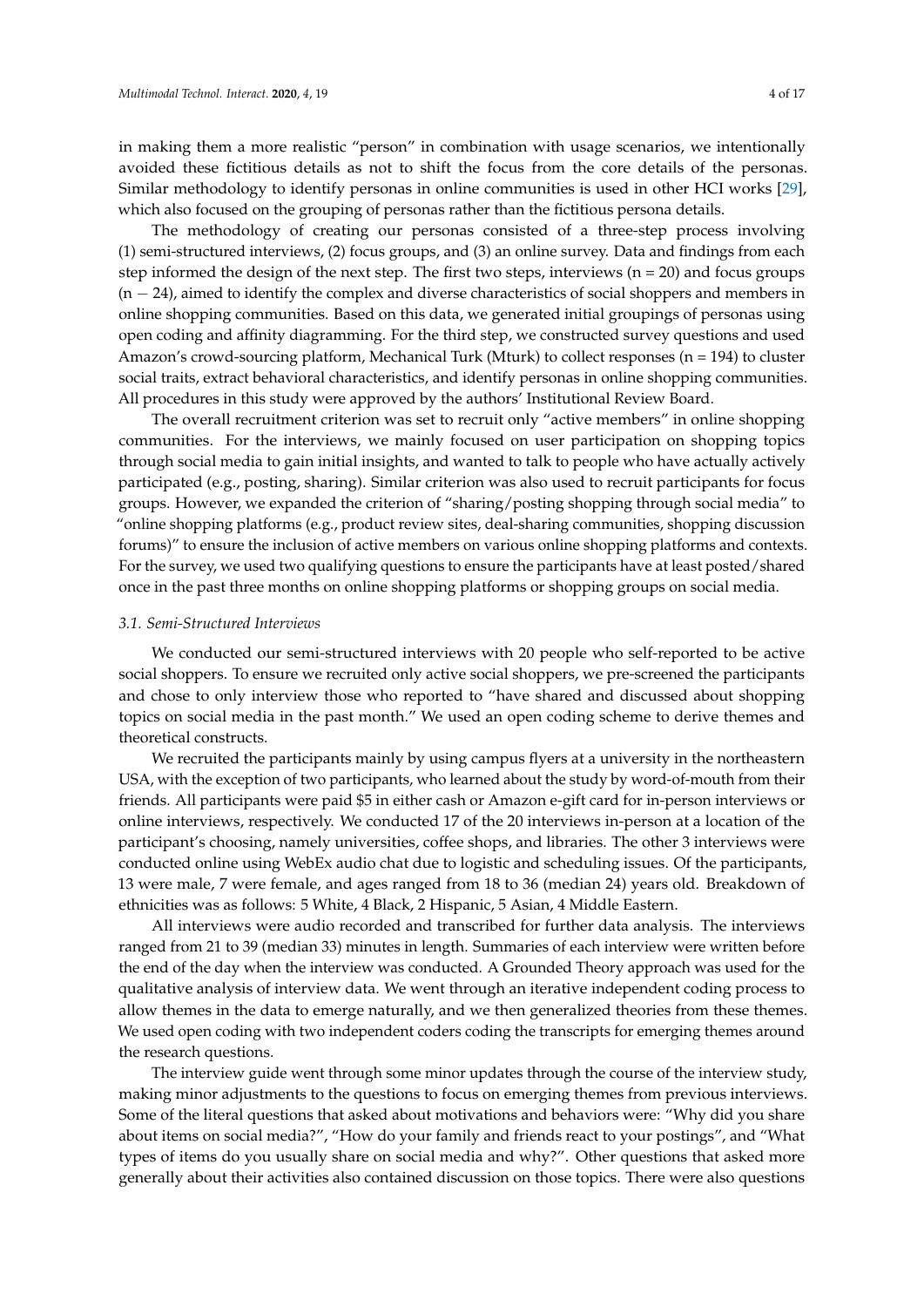that asked participants to recall enjoyable and awkward situations when they have shared about shopping topics on social media. The initial interview guide aimed to grasp a broad understanding of participants' social shopping experience. Next, we updated some questions to focus on people's interactions with others on both social networks with regard to shopping and the use of review sections/discussion forums on various online marketplaces. Finally, we made minor adjustments to include the examination of people's challenges during their collaborative social shopping processes on existing online systems (both social media and online marketplaces), and the expectation of how their social shopping needs can be better addressed. The interview process lasted several weeks until repetitive patterns (i.e., data saturation) emerged in participants' answers to the questions.

#### *3.2. Focus Groups*

Next, we conducted a series of 6 focus groups with 4 participants in each study session. The objective of the focus groups was to further explore users' social characteristics, behavioral patterns, and motivations in their participation in online shopping communities, by facilitating conversations among experienced members [\[9\]](#page-15-7).

Recruitment was focused on people who actively engaged in social shopping activities and online shopping communities with other users on online platforms. Similar to our interview study, the participants were recruited by campus flyers at a university in the northeastern USA and pre-screened by using an online sign-up form that asked about shopping interests, online shopping history, and social shopping experience. To ensure we talked to active social shoppers participating in online shopping communities, we only accepted those who self-reported to have posted contents on online shopping platforms (e.g., product review sites, deal-sharing communities, shopping discussion forums) and/or engaged in shopping groups on social media in the past three months.

A total of 33 United States college students filled out the sign-up form, of which 24 participated in the study. Fourteen (58.3%) participants were female, and gender was balanced as much as possible across all study sessions. Four out of six focus groups had 2 male and 2 female participants, while the remaining two consisted of 3 female and 1 male participants. Our participants' ages ranged from 18 to 31 (median 22) years old. The breakdown of ethnicities was as follows: 7 White, 9 Asian, 4 Black, 3 Hispanic, and 1 Native American.

All focus groups were audio recorded and transcribed for data analysis. The focus groups ranged from 38 to 47 minutes in length. The protocol started with questions about the participants' social shopping experience, including reading, posting, motivations, expectations, and challenges on online platforms. Some of the literal questions that asked about their experience were: "Why do you participate in the [online shopping group/community]?" and "How do you evaluate your relationship with other [group/community] members?", where specific groups or communities depend on the response from previous questions. However, other questions that asked more generally about their regular activities, as well as how and why they read and post information in online shopping communities.

To analyze the focus group data, we went through iterative independent coding process and then generalized theories from the themes. We used open-coding and arranged the codes in groups and hierarchies to determine emergent themes. High-level codes included "experience," "motivations", "evaluation", as well as emotional codes such as "support," "relationship," "connectedness".

# *3.3. Online Survey*

The qualitative studies provided us with preliminary results on personas that characterize people's motivations, preferences, and behavioral patterns when participating in online shopping communities. We used these preliminary findings to construct survey questions to reach a larger number of participants and examine how much they agree with the social characteristics we generated from the initial qualitative findings.

We developed an online survey by using Google Form, and used MTurk to recruit online participants. The survey was first piloted on 20 subjects, and we made minor changes in the wording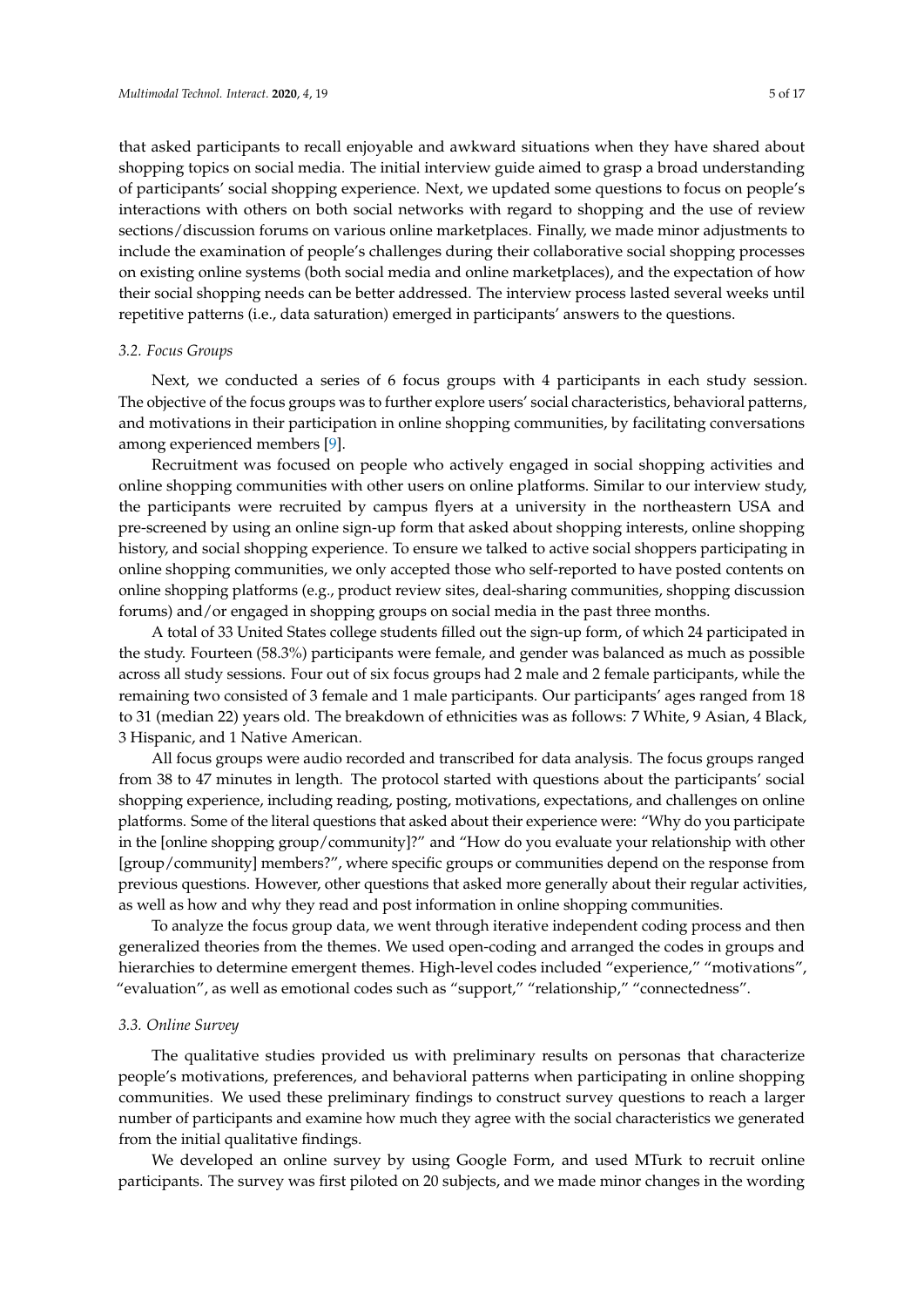to improve clarity. The survey questionnaire was made up of 3 major parts. The first part consisted of two qualifying questions to ensure the participants "have posted on online shopping platforms (e.g., product review sites, online shopping forums) in the past three months" and/or "have engaged in shopping groups (e.g., electronics, fashion, sneakers) on social media platforms (e.g., Facebook, WhatsApp) in the past three months". Any participants who answered "no" to both questions were not allowed to proceed with the remaining survey questions. The second part asked about demographic information, including gender, age, ethnicity, and educational background. The third part asked about a person's online shopping experience and behavior based on various perspectives: (1) objectives of participating in social shopping and online shopping communities; (2) information sharing/posting behavior; and (3) information consumption/reading behavior. An open-ended question was added at the end of each category in this part to elicit additional responses and thoughts on their participation in online shopping communities.

We set the initial payment at \$0.60 per assignment based on the payments of other similar MTurk assignments. This is to keep in line with the current federal minimum wage (\$0.12/minute, or \$7.25/hour) and also higher than the amount a recent survey of online MTurk workers indicated as fair compensation (\$0.10/minute) [\[40\]](#page-16-14). The survey results were used for cluster analysis based upon the Euclidean distance in Python, and then compared against the initial qualitative findings on the grouping of personas. In the next section, we describe how we developed the survey questions based on initial qualitative findings from the interviews and focus groups around user behaviors and motivations in online shopping communities. We then present the personas that emerged from the initial qualitative findings, as well as the cluster analysis of the online survey results.

# **4. Findings**

### *4.1. Survey Question Constructs Inspired by the Qualitative Studies*

Based on the analysis of our interview and focus group data (as shown in Figure [1\)](#page-5-0), we identified three main themes that are generally related to distinctive user preferences and behavioral patterns in their participation of online social shopping platforms and communities: reading behavior, posting behavior, and motivation of participation.

<span id="page-5-0"></span>

**Figure 1.** A screenshot of the affinity diagramming exercise in the generalization of user behavior.

The reading (information consumption) category involved participants' information-seeking methods, the frequency of reading and visits, and their attitudes towards existing information on online platforms and discussions within the groups or communities. Some participants expressed higher trust about the overall ratings and reviews provided by online platforms, while others preferred to read more personalized posts from fellow members on products and services that interested them.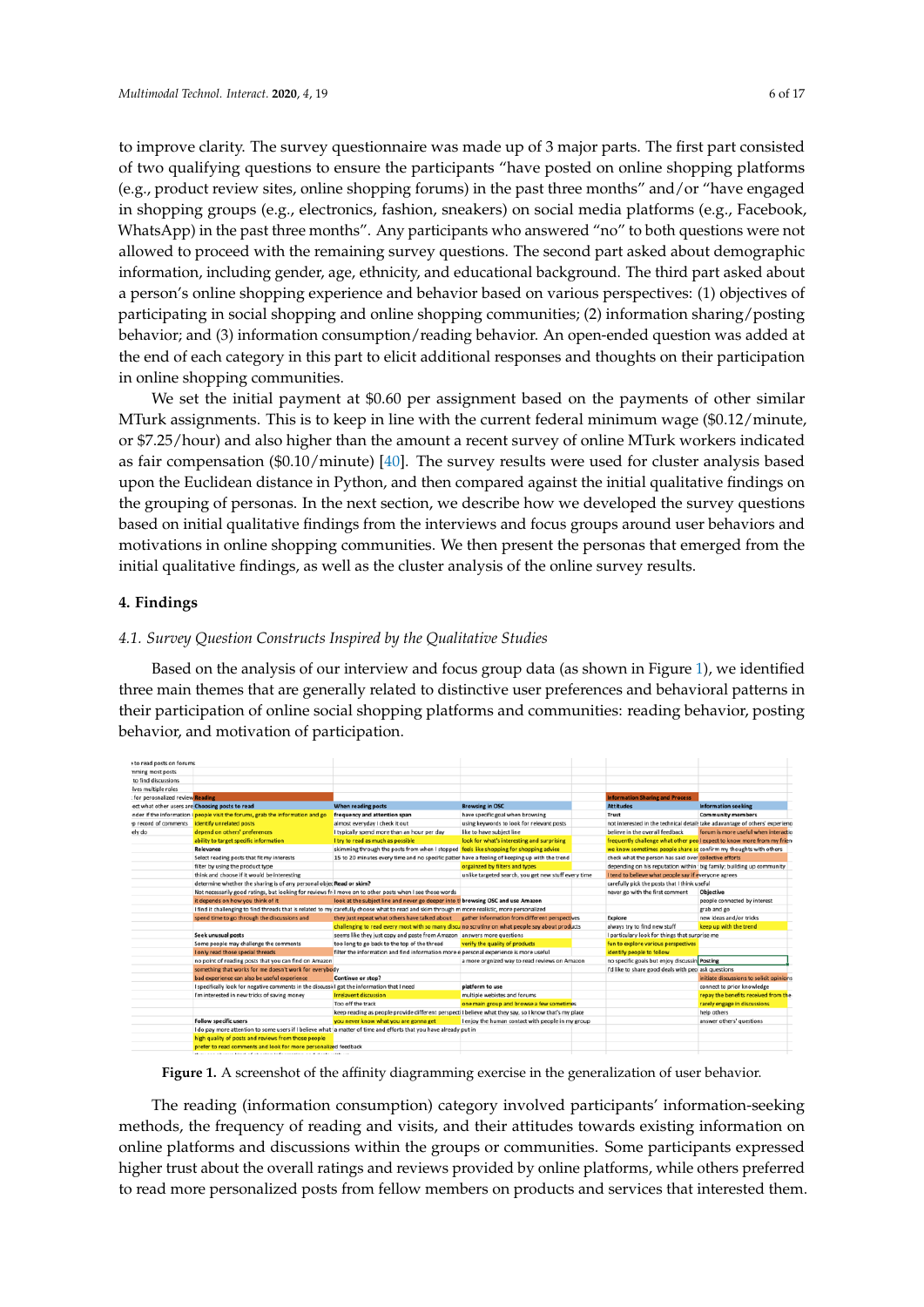Most participants typically read posts around specific products or categories of items, whereas some follow specific users from certain platforms and groups to be informed of the latest trends or deals. Many participants indicated that they usually read posts that are highlighted by platforms, but a few participants also told us that they would like to explore all available forum posts or group discussions before making any purchasing decisions, if possible.

The posting (information sharing) category asked the participants the frequency of posting, how they ask and answer questions, elicit others' opinions and suggestions, and whether they tend to initiate discussion within online shopping groups or communities. From the interview and focus group studies, we learned that some people posted for both asking for others' opinions and sharing their own thoughts on others' threads, while others typically only post when they are in need of help on making purchasing decisions on certain products.

The motivation category involved reasons why the participants joined and visited online shopping platforms and communities on a regular basis. The findings from the interview and focus group studies suggested that most participants cited information-seeking as the most prominent factor, while some also valued the social communication and support from other members who share similar shopping interests and experience, and a few participants appreciated the feeling of building up a community together.

# *4.2. Preliminary Findings on Personas*

From the diagram analysis of our qualitative data, we found that people exhibited various behavioral characteristics in terms of information consumption (reading), information sharing (posting), and personalized motivations in their participation in online social shopping platforms and communities. These findings indicate that some common user behavioral patterns include looking for specific information, soliciting opinions and suggestions on products, experiencing reciprocated support between community members, and staying informed about the latest trend(s). Therefore, based on these findings and observations, we identified the existence of four major prototypical types of active participants (i.e., personas) in online shopping communities. The four personas and representative characteristics are presented as below:

*Opportunists*: Seek targeted shopping information online only and leave when they get it.

*Contributors*: Constantly share information online, write reviews, and answer questions for other users on various platforms and in online shopping communities.

*Explorers*: Browse a large amount of shopping and product information (e.g., deals, reviews, product specs not provided by manufacturers) and regularly ask for suggestions and opinions products and retailers from others.

*Followers*: Participate in online groups and communities to keep up with the updated information about certain categories of products (e.g., fashion, sneakers, watches).

These four personas illustrate various behavioral social characteristics that online shopping community members possess and exhibit in their day-to-day participation. However, since personas are typically transitional and one person may be represented by multiple personas, we then used a larger scale survey to reach more online shopping community participants and examine how these personas cluster around users' personalized motivations and behaviors in online shopping communities. Therefore, we translated the findings from the two qualitative studies into a survey questionnaire, and then disseminated the survey to 200 active members of the online shopping community on MTurk. As discussed in previous sections, the survey asked about demographics, reading and posting behavior, and motivations of participation in online shopping communities.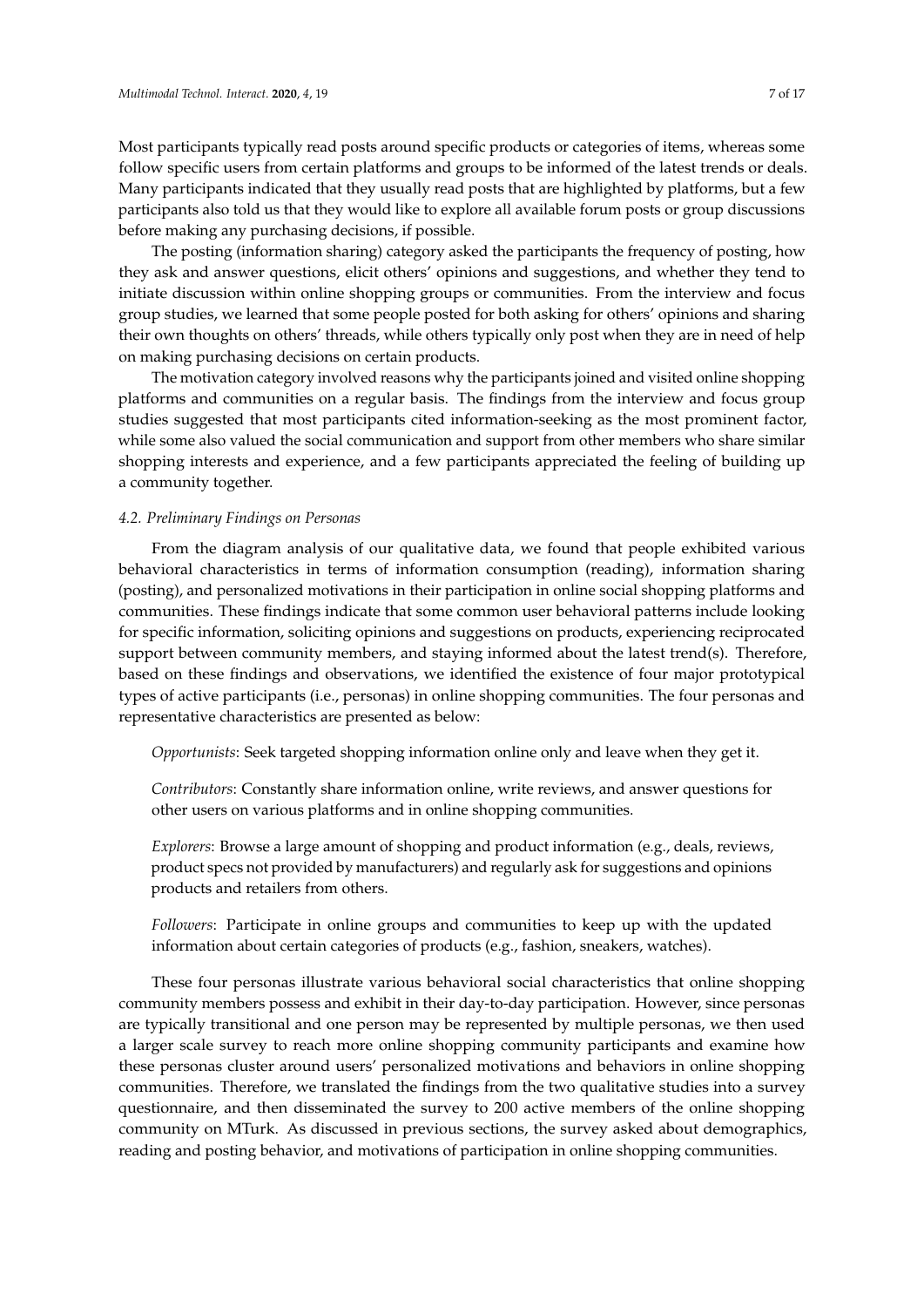### *4.3. Overall Survey Results*

<span id="page-7-0"></span>In Table [1,](#page-7-0) we present the demographics of the survey respondents from MTurk. We found the majority of our participants were in their 20s and 30s. The participants were evenly distributed between male and female, and most of them (90%) had more than six months experience in participating in online shopping groups and/or communities.

|                                      | <b>Characteristics</b>    | Percentage |
|--------------------------------------|---------------------------|------------|
| Gender                               | Male                      | 48.1%      |
|                                      | Female                    | 51.9%      |
|                                      | $18 - 24$                 | $16.2\%$   |
|                                      | $25 - 34$                 | 44.1%      |
| Age                                  | $35 - 44$                 | 23.5%      |
|                                      | 45 or older               | 16.2%      |
|                                      | Hispanic                  | 14.7%      |
|                                      | Non-Hispanic              | 85.3%      |
| Ethnicity                            | White                     | 62.7%      |
|                                      | <b>Black</b>              | 21.2%      |
|                                      | Asian                     | 16.7%      |
|                                      | More than 2 years         | 31.8%      |
|                                      | 1 to 2 years              | 43.9%      |
| <b>Experience in Online Shopping</b> | 6 months to 1 year        | 14.4%      |
| <b>Groups and/or Communities</b>     | 3 to 6 months             | 8.3%       |
|                                      | 1 to 3 months             | 1.6%       |
|                                      | None or less than 1 month | $0.0\%$    |

Table 1. Demographics of MTurk survey respondents (N = 194).

The survey results showed that the majority of respondents were active participants in online shopping platforms and communities (as expected from our qualifying questions), with 74.4% reading online threads for shopping purposes at least a few times a week, 71.5% posting online threads on shopping topics at least a few times a month, and 71.8% participating in online groups and communities a few times a month, or more frequently. Tables [2](#page-7-1)[–4](#page-8-0) present a detailed percentage breakdown of the participants' answers to each of the questions in the three main categories: reading behavior, posting behavior, and motivations of participation.

**Table 2.** Frequencies (%) of label items constructing the category of Reading Behavior ( $N = 194$ ).

<span id="page-7-1"></span>

|                                                      |         | 2       | 3       | 4       | 5     | 6     |          |
|------------------------------------------------------|---------|---------|---------|---------|-------|-------|----------|
| I read as much information as possible.              | $2.0\%$ | $0.0\%$ | 11.2%   | 12.2%   | 14.3% | 41.8% | $18.4\%$ |
| I trust what other people post.                      | $3.1\%$ | 8.2%    | $7.1\%$ | 15.3%   | 44.9% | 15.3% | 6.1%     |
| I need lots of supporting details for me to believe. | $1.0\%$ | 4.1%    | $9.2\%$ | 15.3%   | 32.7% | 24.5% | 13.3%    |
| I look for personalized experience with products.    | $3.1\%$ | 5.1%    | $9.2\%$ | 22.4%   | 20.4% | 26.5% | 13.3%    |
| I look for general product information.              | $3.1\%$ | $2.0\%$ | $9.2\%$ | $9.2\%$ | 24.5% | 34.7% | 17.3%    |
| I know what information I am looking for.            | 4.1%    | $2.0\%$ | $9.2\%$ | 15.3%   | 16.3% | 34.7% | 20.4%    |
| I selectively choose what information to read.       | $2.0\%$ | $2.0\%$ | $9.2\%$ | 15.3%   | 23.5% | 33.7% | 14.3%    |
| I visit online shopping groups on a regular basis.   | $4.1\%$ | $5.1\%$ | $8.2\%$ | 17.3%   | 28.6% | 24.5% | $12.2\%$ |

1: Strongly Disagree; 2: Disagree; 3: Slightly Disagree; 4: Neither Agree nor Disagree; 5: Slightly Agree; 6: Agree; 7: Strongly Agree.

These results show the overall responses from the participants on MTurk, and illustrate how and why people read, post, and are motivated to participate in online social shopping communities. Next, we describe each persona in more detail by using a combination of the findings from the qualitative studies and a cluster analysis of the survey results.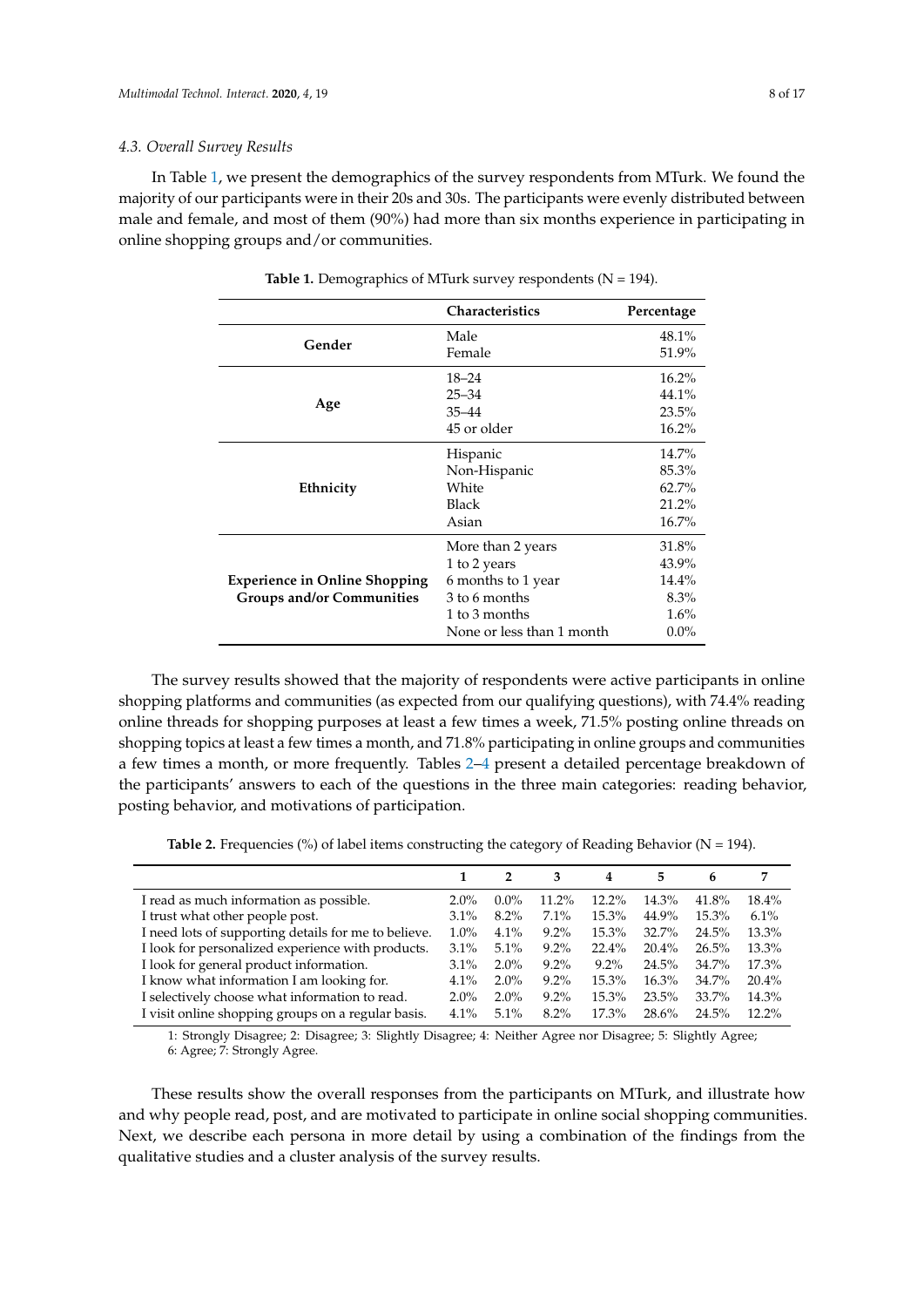|          | $\overline{2}$ | 3        | 4        | 5     | 6     | 7        |
|----------|----------------|----------|----------|-------|-------|----------|
| $1.0\%$  | 7.1%           | 5.1%     | 13.3%    | 23.5% | 33.7% | 16.3%    |
| 4.1%     | 14.3%          | 13.3%    | 11.2%    | 26.5% | 17.3% | 13.3%    |
| $3.1\%$  | $9.2\%$        | $10.2\%$ | $8.2\%$  | 30.6% | 30.6% | $8.2\%$  |
| $3.1\%$  | 6.1%           | 7.1%     | 13.3%    | 26.5% | 31.6% | $12.2\%$ |
| $3.1\%$  | 3.1%           | 7.1%     | 13.3%    | 24.5% | 36.7% | $12.2\%$ |
| 6.1%     | $9.2\%$        | $10.2\%$ | $12.2\%$ | 23.5% | 26.5% | $12.2\%$ |
| 13.3%    | $12.2\%$       | $9.2\%$  | 20.4%    | 20.4% | 17.3% | 7.1%     |
| $9.2\%$  | 13.3%          | 6.1%     | 17.3%    | 17.3% | 27.6% | $9.2\%$  |
| 11.2%    | $16.3\%$       | $12.2\%$ | 14.3%    | 15.3% | 20.4% | 10.2%    |
| $10.2\%$ | $10.2\%$       | 7.1%     | 21.4%    | 16.3% | 25.5% | $9.2\%$  |
|          |                |          |          |       |       |          |

Table 3. Frequencies (%) of label items constructing the category of Posting Behavior (N = 194).

1: Strongly Disagree; 2: Disagree; 3: Slightly Disagree; 4: Neither Agree nor Disagree; 5: Slightly Agree; 6: Agree; 7: Strongly Agree.

**Table 4.** Frequencies (%) of label items constructing the category of Motivation ( $N = 194$ ).

<span id="page-8-0"></span>

|                                                  |         |          |          | 4     | 5.       | h        |          |
|--------------------------------------------------|---------|----------|----------|-------|----------|----------|----------|
| To exchange shopping information                 | $0.0\%$ | 4.1%     | $5.1\%$  | 15.3% | 28.6%    | 30.6%    | $11.2\%$ |
| To exchange opinions on products and experience  | $4.1\%$ | $5.1\%$  | $8.2\%$  | 17.3% | 16.3%    | 35.7%    | 13.3%    |
| To have conversational interactions with others  | $7.1\%$ | $10.2\%$ | 14.3%    | 15.3% | $22.4\%$ | 21.4%    | $9.2\%$  |
| To keep up with the most updated trend           | $9.2\%$ | $8.2\%$  | $11.2\%$ | 13.3% | 19.4%    | 27.6%    | $11.2\%$ |
| To be part of a community that interests         | $9.2\%$ | $6.1\%$  | $10.2\%$ | 15.3% | $20.4\%$ | $25.5\%$ | 13.3%    |
| To exchange emotional support with other members | 15.3%   | 11.2%    | $6.1\%$  | 17.3% | $17.3\%$ | $22.4\%$ | $10.2\%$ |

1: Strongly Disagree; 2: Disagree; 3: Slightly Disagree; 4: Neither Agree nor Disagree; 5: Slightly Agree; 6: Agree; 7: Strongly Agree.

# *4.4. Social Characteristics of Personas*

From the qualitative studies, we identified four main types of users in online social shopping communities with corresponding characteristics in their reading behavior, posting behavior, and motivations of participation. The cluster analysis (as shown in Table [5\)](#page-9-0) of the survey data showed some overlaps in the characteristics of the personas of opportunists, explorers, and followers, whereas the dominant behavioral patterns of contributors were featured as knowledge/information sharing, emotional exchange, and community building. Similar to prior persona studies in other online communities [\[29\]](#page-16-3), we found that individuals in online shopping communities possess one dominant persona, but may sometimes illustrate characteristics from multiple personas. Individuals with one dominant persona may transition to another persona as the level of their participation and experience in their online shopping communities evolves and their goals and needs change. As a result, the findings from both our qualitative and survey data suggest that the personas are not mutually exclusive, and one may possess a mixture of behavioral characteristics across different personas. Next, we will discuss each persona with their main corresponding behavioral patterns and motivations of participation in online shopping communities. For the representative quotes, we have changed the names of our participants to preserve their privacy and anonymity.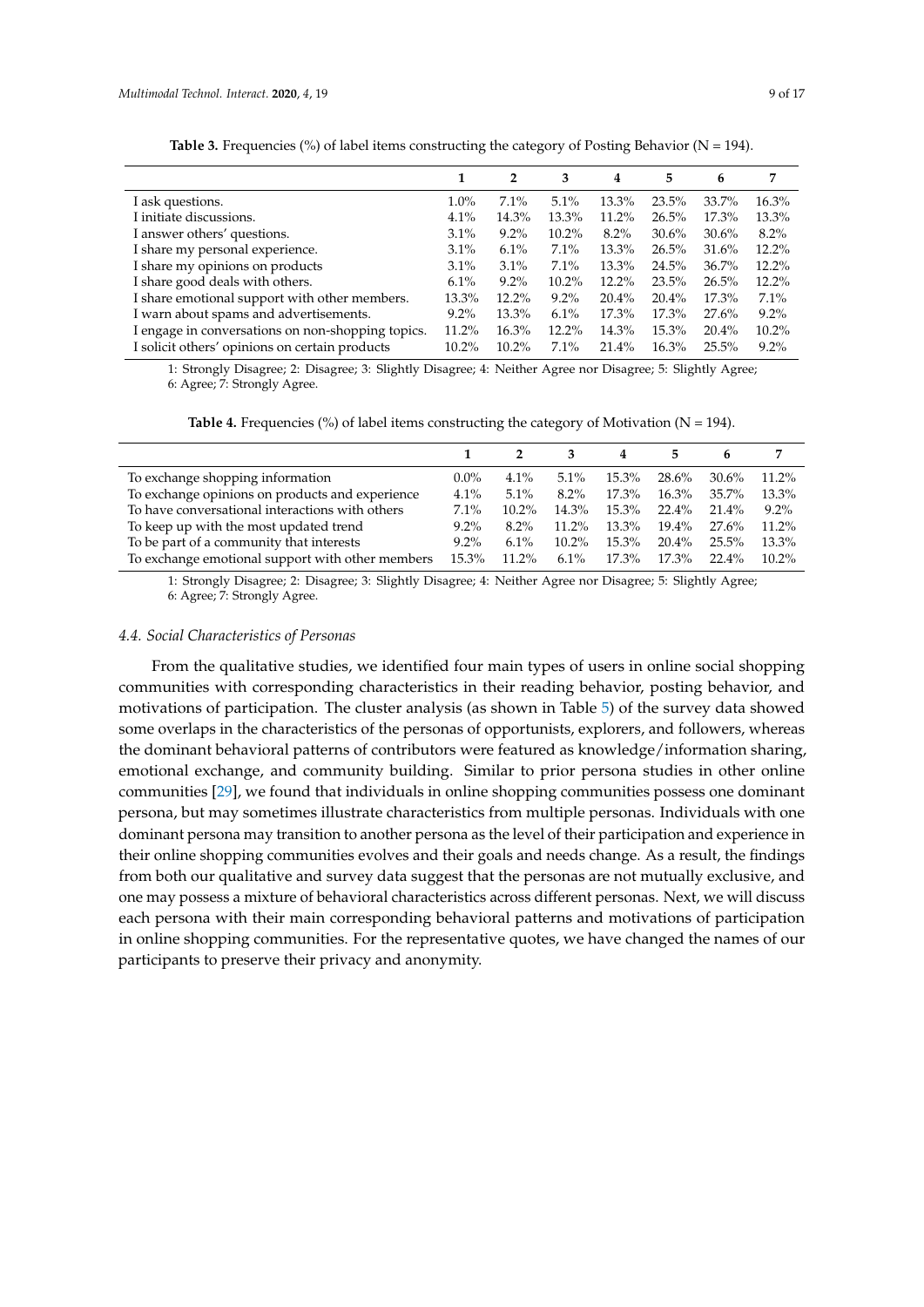|            |                            | Opportunists | Contributors | Explorers | <b>Followers</b> |
|------------|----------------------------|--------------|--------------|-----------|------------------|
|            | Targeted Search            | X            |              |           |                  |
|            | Read All                   |              | X            | X         | X                |
| Reading    | <b>Trust People</b>        |              |              |           | X                |
|            | Look for Personal          | X            |              | X         |                  |
|            | Need Supporting            | $\chi$       |              | $\chi$    |                  |
|            | Selectively Choose         | X            |              |           |                  |
|            | Ask Question               |              |              | X         | X                |
| Posting    | Initiate Discussion        |              | $\chi$       |           |                  |
|            | <b>Answer Questions</b>    |              | X            |           |                  |
|            | Share Experience           |              | X            |           |                  |
|            | <b>Emotional Support</b>   |              | X            |           |                  |
|            | Solicit Opinions           | X            | X            | X         |                  |
|            | <b>Engage Others</b>       |              | X            |           |                  |
|            | Shopping Info              | X            |              | X         |                  |
| Motivation | <b>Exchange Experience</b> |              | X            | X         |                  |
|            | Conversations              |              | X            |           |                  |
|            | Keep up with Trend         |              |              |           | X                |
|            | <b>Emotional Exchange</b>  |              | X            |           |                  |

<span id="page-9-0"></span>**Table 5.** Cluster analysis of the survey results indicating related characteristics of each persona.

# 4.4.1. Opportunists

Opportunists are usually occasional visitors to online shopping platforms and/or groups with specific objectives. Those who just joined an online shopping forum or group are usually opportunists, performing targeted searches about specific products that they consider purchasing, comparing other users' posts of personal experience with the products, and rarely post on the platform or within the social shopping platforms and communities. Opportunists prefer to stay silent as a reader and leave when they feel they have got enough information to make any well-informed shopping decisions. For example, as Jerome told us during a focus group, "I always have something in my mind when I read the posts (on an online sneaker forum) . . . I found the forum about a year ago by search on Google, and then I have the forum bookmarked and visit whenever I wanna know about some sneakers."

With regard to reading behavior, opportunists do not typically read posts or threads in depth. When searching for information about products, they tend to gather information from multiple platforms, including product websites, online reviews, forums, and social shopping groups. However, due to the large volume of information to process, opportunists typically skim through all available information and quickly jump from one site to another. For instance, Catherine shared her experience in online shopping forums and a Facebook fashion group, "I got lots and lots of information everyday, but I don't necessarily pay attention to all of these. . . Most of the time I just skim and if there's anything that look interesting to me, I check it out on different sites." David also echoed this sentiment, saying "I don't read all the posts, as I wanna be efficient in collecting all the useful information. . . It's not like a reading assignment, you know, you get to know what is useful and what is not. You have the sense when you've been there for a while."

When asked about why they joined and participated in online shopping groups and communities, many opportunists preferred the personal/directed, conversational discussions about products, rather than the general information (i.e., specifications) and reviews on websites, such as those on Amazon and Best Buy's websites. For example, Daniel explains, "I enjoyed reading people's conversations on the forum, and I like the personal experience part shared by those people. On Amazon, you also see the ratings and reviews, but they are more general, not too related to someone like me." Daniel continues his discussion, comparing the reviews on Amazon and users' posts on an online camera forum, "When you wanna buy an advanced lens, you trust actual people more than the ads, and you know, the reviews are not that reliable on Amazon." Jeremy also shared similar thoughts on more personalized feedback on products during the focus group, "In my [Facebook] group, people share about deals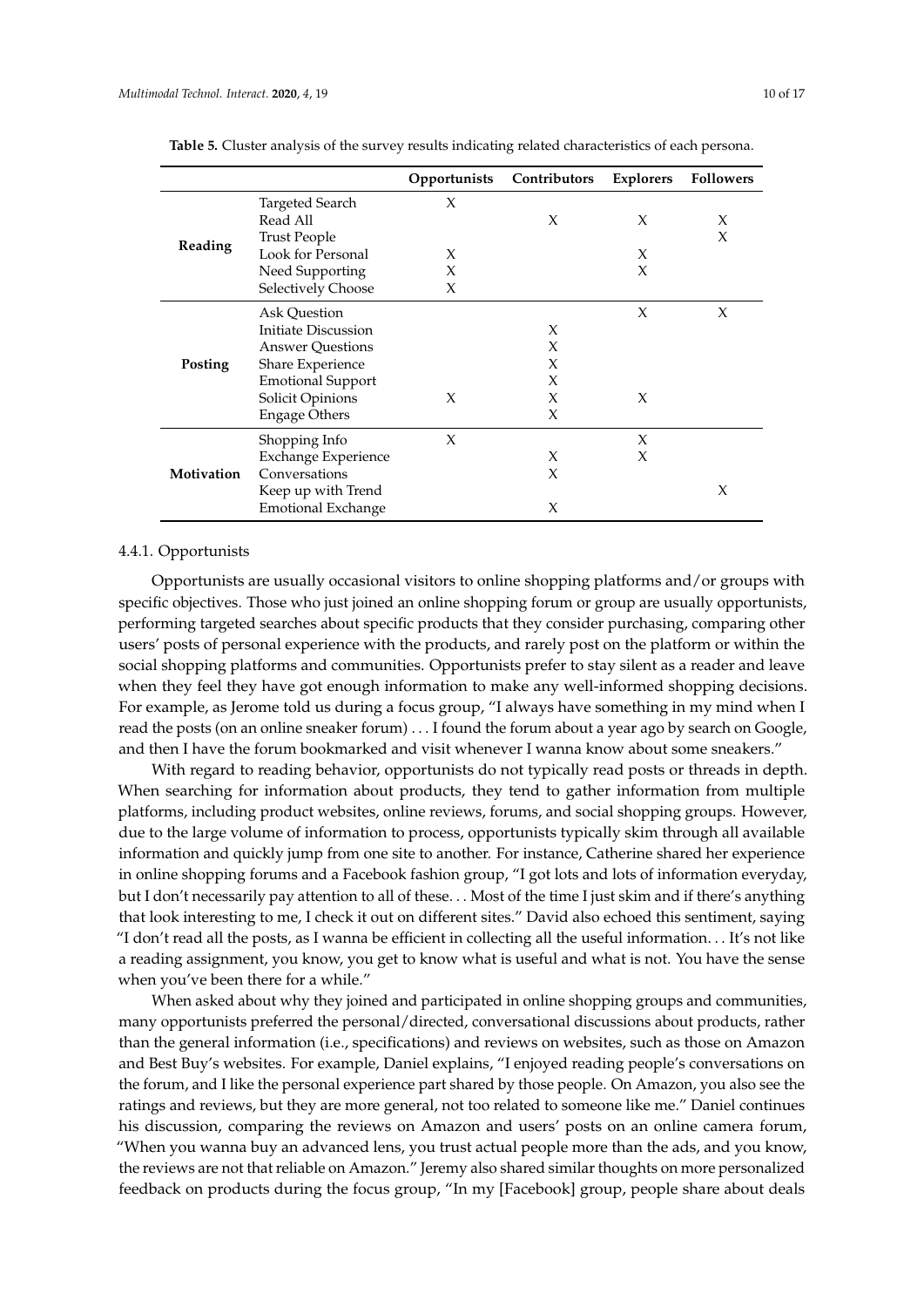and others comment on if it's a good deal or not. . . I feel like someone is so kind that he knows about everything and is always willing to help."

## 4.4.2. Contributors

Distinctively different from opportunists, contributors regularly post information and support other members in online shopping communities. They view online shopping forums or groups as a social space for both informational and emotional exchange. Contributors are typically regular visitors of those online shopping communities, participating in discussions, posting to share information and answer questions, and building up a community to engage people who share similar shopping interests.

For many contributors, they usually have their "main" group or community that they often contribute to. In most circumstances, they also played a role in administrating or moderating in their communities. Contributors do not visit the online shopping communities for specific shopping purposes. Instead, they consider it more as part of their daily routine to read the new posts from their last visit. In terms of reading behavior, they try their best to at least skim through all unread posts as much as possible, and carefully evaluate the information quality of a post. As Samantha told us during her interview, "Everyday when I wake up, I go through all the posts that I left from last night (in a Facebook cosmetic group), to see what other people are talking about (cosmetics). Things go super-fast and you need to catch up with it, otherwise you feel left behind. . . People reply to my posts very quickly, but they are not always helpful. You have to filter the information by yourself."

With regards to the posting behavior, contributors are willing to share information, deals, personal experience with fellow members and to help others by answering questions within the communities as much as they can. Contributors are usually experienced users of the online shopping platforms or groups, so they feel they have the responsibility to help others as they also have personally benefited from the community in the past. As explained by David, a veteran user of an online electronics forum, "When I first joined the forum, I asked a lot of questions and I really appreciated the help from other users. Even if we don't know each other in person, we become friends on the forum and talk about laptops and cell phones all the time. . . Now when I see other people's posts, and I think I can help on this, I will definitely do so and I like the feeling of having a big family that supports each other."

For contributors, the motivations for participating in online shopping communities are typically beyond practical reasons. The primary goal of their participation is usually to build up a community for people to socially interact, and they believe regular posting and conversations are an effective way to keep up with and connect with the members in the community. As said by Linda about her Facebook fashion group, "The key of running a Facebook group is to make a community that connects people and make people active. The first thing you need to do is to share what you know and help each other... The sense of community is the most important thing that people value, and I have always wanted to have in our group."

#### 4.4.3. Explorers

Explorers participate in online shopping communities primarily for informational purposes. However, unlike opportunists who have very targeted goals of information search, explorers typically do not necessarily know what they are looking for when visiting or engaging in discussion within their shopping forums or groups. Instead, they tend to generally explore what other people are talking about and expect to be surprised by creative products or unusual shopping tips. For example, Diana described her experience during her focus group, "I don't have anything specific in mind. I just go there [an online deal-sharing forum] and see what other people are talking about. You never know what you don't know... Once I found a guy talking about automatically generating the 20% coupon code of Bed Bath Beyond by himself. I tried it and it actually worked."

Explorers do not only read posts, but also post questions and opinions in online shopping communities. However, rather than asking about specific products, explorers usually post things to initiate discussions in a more general way or challenge other members by providing "unusual"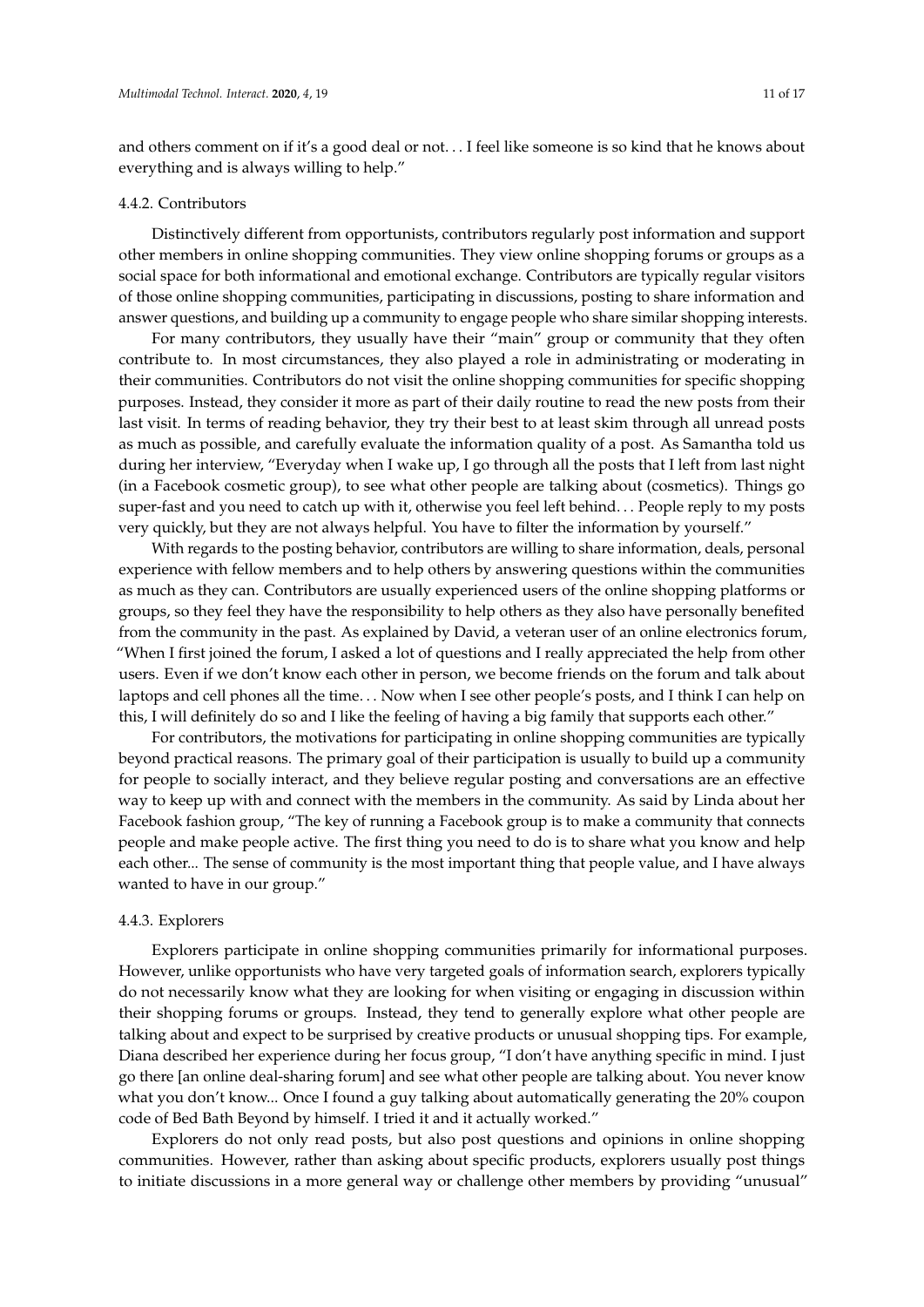experience on certain products. For example, Zach explained what he typically posts on an online sneaker forum, "I don't ask about the shoes that I want to buy, because nobody can tell you how they feel on your feet, you know. The thing that I post is usually about the trend or why people would prefer one thing over another. . . Sometimes my opinions are different from others on some very popular shoes and I believe it helps to listen to different voices."

In general, explorers are curious and open to new shopping ideas or creative products. They are always ready to be surprised when participating in online shopping communities. Most of the explorers enjoyed their visits to the posts on shopping forums and discussions within shopping groups. As Jack, an experienced member of an online camera forum for more than three years explained, "I view it [participating in online shopping communities] more as a way to relax and discover new things, rather than gathering information and do product research for buying stuff."

## 4.4.4. Follower

Followers typically stay quiet in their shopping groups/forums and use it to keep up with trends. Similar to opportunists, followers occasionally visit online shopping communities. However, unlike opportunists and more similar to explorers, followers usually do not have "any assumptions when [going on] forum, and [. . .] let people['s posts drive] what is interesting" (Jenna). Most followers are passive information readers and rarely challenge information in other people's posts or comments. As Luiz told us during his interview, "I just got into the thing [collectible cards], and I think of the forum as more of a place to know and learn about it . . . no, I never challenge them [other users]. I know I'm a newbie here."

With regard to posting behavior, followers might post questions occasionally, but it is very uncommon for them to share any new information or personal experience within their online shopping communities. Instead, their posts typically are follow-up questions based on other members' posts. For example, Ellen has shared her experience in a Facebook fashion group during the focus group, "People in my group have a good sense of fashion. I've been following them for a long time. Usually when they say something (handbag or fashion shoes) is gonna be popular, everyone around me will be talking about it after a few weeks. . . I do post sometimes, but I just follow what they've been talking about."

#### 4.4.5. Summary

Table [6](#page-12-0) shows the four personas with representative characteristics regarding their motivations for participation, reading behavior, and posting behavior in online shopping platforms and groups. As discussed in earlier sections, we consider the personas as dynamic and mutually inclusive prototypes of participants in online shopping communities. The findings from the two qualitative studies and surveys suggest users may sometime possess characteristics across multiple personas. An individual user may also develop characteristics and transition from one persona to another over time as their participation patterns evolve and roles within the online shopping communities change. For example, it is very common for new users to join communities as "followers" or "opportunists". However, as they continue to be a member of the community for an extended period of time, especially if they develop "a sense of community" or "have a feeling to repay what they've got from others" (David), they may transition to being "contributors" and voluntarily assume the responsibility of building up a community.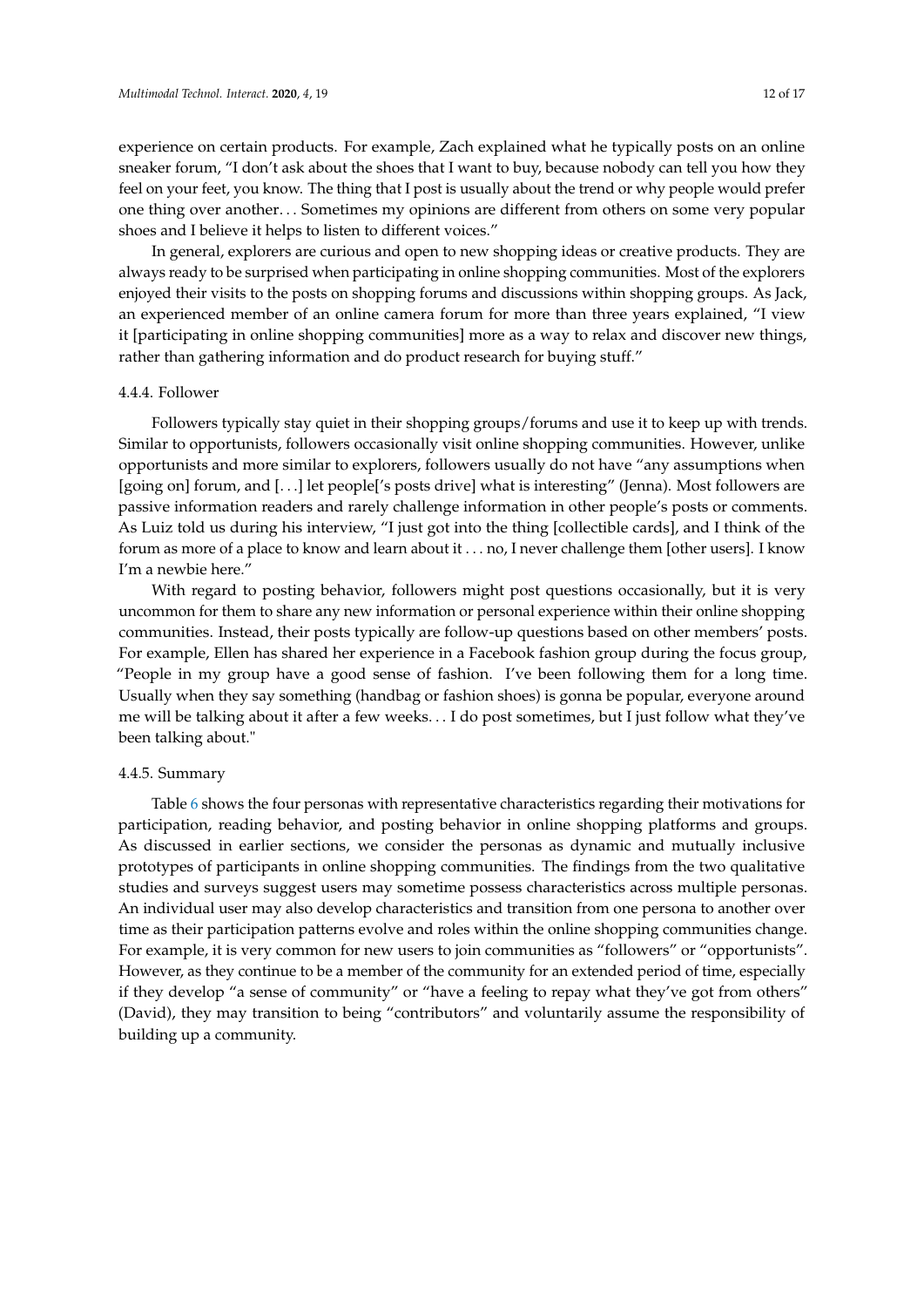|              | <b>Motivation of</b><br>Participation | <b>Reading Behavior</b>                                            | <b>Posting Behavior</b>                                                                        |
|--------------|---------------------------------------|--------------------------------------------------------------------|------------------------------------------------------------------------------------------------|
| Opportunists | To collect the information            | Perform targeted search                                            | Very rarely post                                                                               |
|              | they need to make                     | on the products                                                    | things in online                                                                               |
|              | purchasing decisions                  | they are interested in                                             | shopping communities                                                                           |
| Contributors | To build up a community               | Read as many posts as                                              | Regularly post to share                                                                        |
|              | for people who share                  | possible and carefully                                             | information, answer questions,                                                                 |
|              | similar shopping interests            | evaluate the quality of the posts                                  | and support others                                                                             |
| Explorers    | To look for new ideas,                | Skim through online posts                                          | Post questions and information                                                                 |
|              | opinions or                           | and threads for unusual                                            | to initiate discussion or                                                                      |
|              | products from others                  | things that surprise them                                          | solicit others' opinions                                                                       |
| Followers    | To keep up with the<br>latest trend   | Browse information and<br>discussion threads<br>among other people | Rarely post and primarily<br>post only follow-up questions<br>upon existing discussion threads |

<span id="page-12-0"></span>**Table 6.** Summary of each persona with the representative characteristics of their motivation of participation, reading behavior, and posting behavior in online shopping communities.

# **5. Discussion**

# *5.1. Understanding and Supporting Various Needs of the Personas in Online Shopping Communities*

This study identified four major types of participants in online shopping communities, based on their motivations, reading, and posting behaviors. Similar to other online communities [\[29\]](#page-16-3), only a small portion of the participants post and contribute to their respective communities regularly, while most participants visit online shopping communities for informational purposes. There is an imbalance in the supply and demand of high-quality posts, especially personalized shopping experience or advice.

Traditionally, companies and online retailers play a significant role in providing product information [\[1\]](#page-14-0) and moderate customer discussion [\[11\]](#page-15-9) in online shopping communities. However, this study found that more individualized informational demands have emerged among participants and have not yet been well addressed by existing systems. For example, participants who had the Explorer personas are particularly looking for "unusual" posts or novel ideas that surprise them. Even for participants of Opportunist personas, some of them also highly prefer discussions on products or services based upon personal experience from fellow members in their respective communities over "mainstream" reviews that are typically available on established platforms like Amazon or Google.

To increase the supply of such personal experience, reviews, and recommendations from individual users in online shopping communities rather than marketers, one of many possible ways would be to identify those participants who had Contributor personas, encourage the knowledge-sharing behaviors of the Contributors to the community, and facilitate the transition of participants from other persona types into Contributors.

To encourage the contribution behavior in online communities, previous literature suggested the challenges around commitment and members' willingness to share can be addressed by: identity-based commitment (where users' contributions to the communities come from the feeling of the responsibilities to fulfill a mission together), and bonds-based commitment (where users participate and contribute as a result of friendship or feeling close to other individuals within the groups) [\[41\]](#page-16-15). In the context of online shopping communities, there might be a smaller chance of users developing a strong empowering identity involved in being part of a group like some online cancer-supporting communities. Instead, bonds-based commitment may work better among users who share similar shopping interests or experience, which includes both the informational and emotional exchange on shopping topics, as well as the sense of membership within the communities. Though Contributors only account for a small number of participants in online shopping communities, as we found from the study, they play a critical role in posting information, answering questions, and providing emotional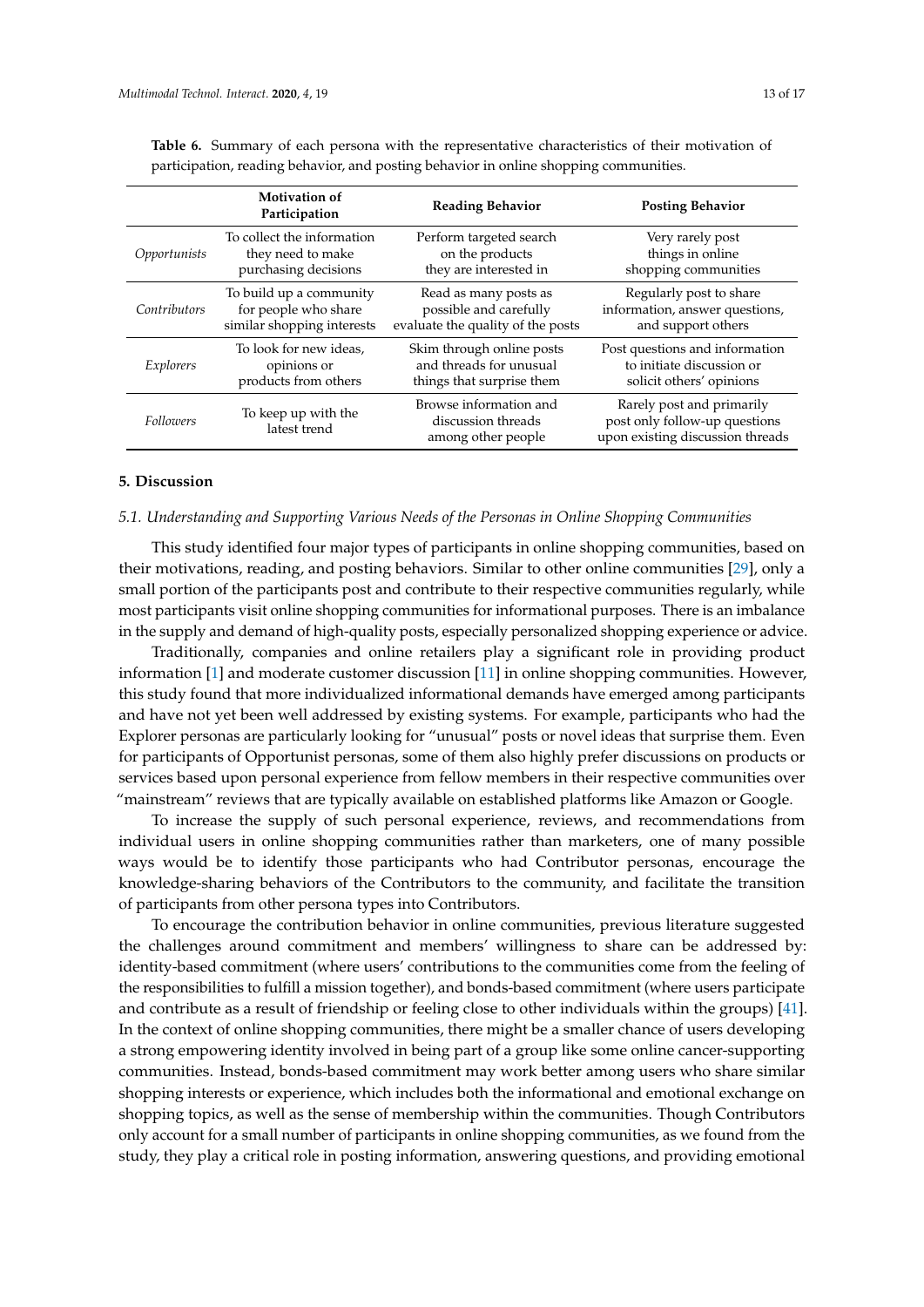support to others, and thus help building up a community that engages various types of users to visit, discuss, and share on a regular basis.

In addition, we discovered that the personas identified in this study are dynamic and transitional. As a result, users may also develop the contribution behaviors as they participate within online shopping communities. For example, prior studies suggested "conversational interaction" may facilitate users' interpersonal social connections within online communities [\[9\]](#page-15-7), which increase the personal attachment among the community members. As users feel more socially connected with other members and the community in general, Opportunists, Explorers, and Followers are more likely to engage and contribute to their respective communities. To facilitate a socially connected environment and the development of social ties within the communities, we need to understand the various persona types with regard to their reading behavior, posting behavior, and motivations so as to support the individualized social needs of the participants. When users engage in online shopping groups/communities, the possibilities of socialization and relationship formation may depend on the matching of users with complementary users. For example, Explorers are more likely to develop social connections through interactions with Contributors, as these two groups of users present complementary behavioral characteristics. However, it is unrealistic to expect Explorers and Opportunists to communicate and develop such relationships. Practitioners and designers may use the findings from this study to better support user engagement and interaction, address users' informational and emotional needs, and facilitate knowledge-sharing behaviors within online shopping communities.

#### *5.2. Technological Implications*

As presented in the previous sections, we identified the various types of personas and the quality information imbalance in supply and demand in online shopping communities. We also examined the motivations of user participation and interaction within the communities. Based on the findings, we propose the following recommendations to support user needs and inform future design of online shopping platforms and groups. These implications aim to identify user types, facilitate user interaction to form bonds-based commitment, and encourage contribution behaviors among community members.

First, online systems may profile users and cluster their activity history (i.e., readings and postings) to adjust the layout of the site contents and personalize the user experience in their visits to online shopping platforms/groups. For example, participants of the Opportunist or Explorer persona type may have a higher demand for posts of product reviews, shopping tips, and item recommendations. However, Contributors may desire to have a different layout of the content page that summarize the latest questions raised by fellow members. At any point in time, user profiles and activity history offer rich details for the systems to examine the dominant persona type, so as to provide personalized content for users to explore in online shopping communities.

Second, as users' knowledge-sharing behavior and contribution to the community are largely associated with their perception of connectedness with other members and their respective community, the challenges of facilitating user interaction that leads to bonds-based commitment within online shopping communities need to be addressed. One of the possible solutions to the challenge would be "conversations" among online shopping community members, on or beyond shopping topics. As indicated by previous studies [\[9\]](#page-15-7), conversational interactions support both informational and emotional exchange in online communities, and thus lead to a positive impact on establishing social ties among community members. For example, conversational discussions on a camera forum may lead to the discovery of common hobbies like photography and traveling. As we learned from the qualitative studies, such conversations may also provide emotional exchange and support to facilitate the feeling of being part of a community among members, which is essential to the transition from participants of the Opportunist persona to Contributors.

Third, to address the information imbalance in supply and demand from individual users, designers need to encourage individualized contributions from the community members, especially the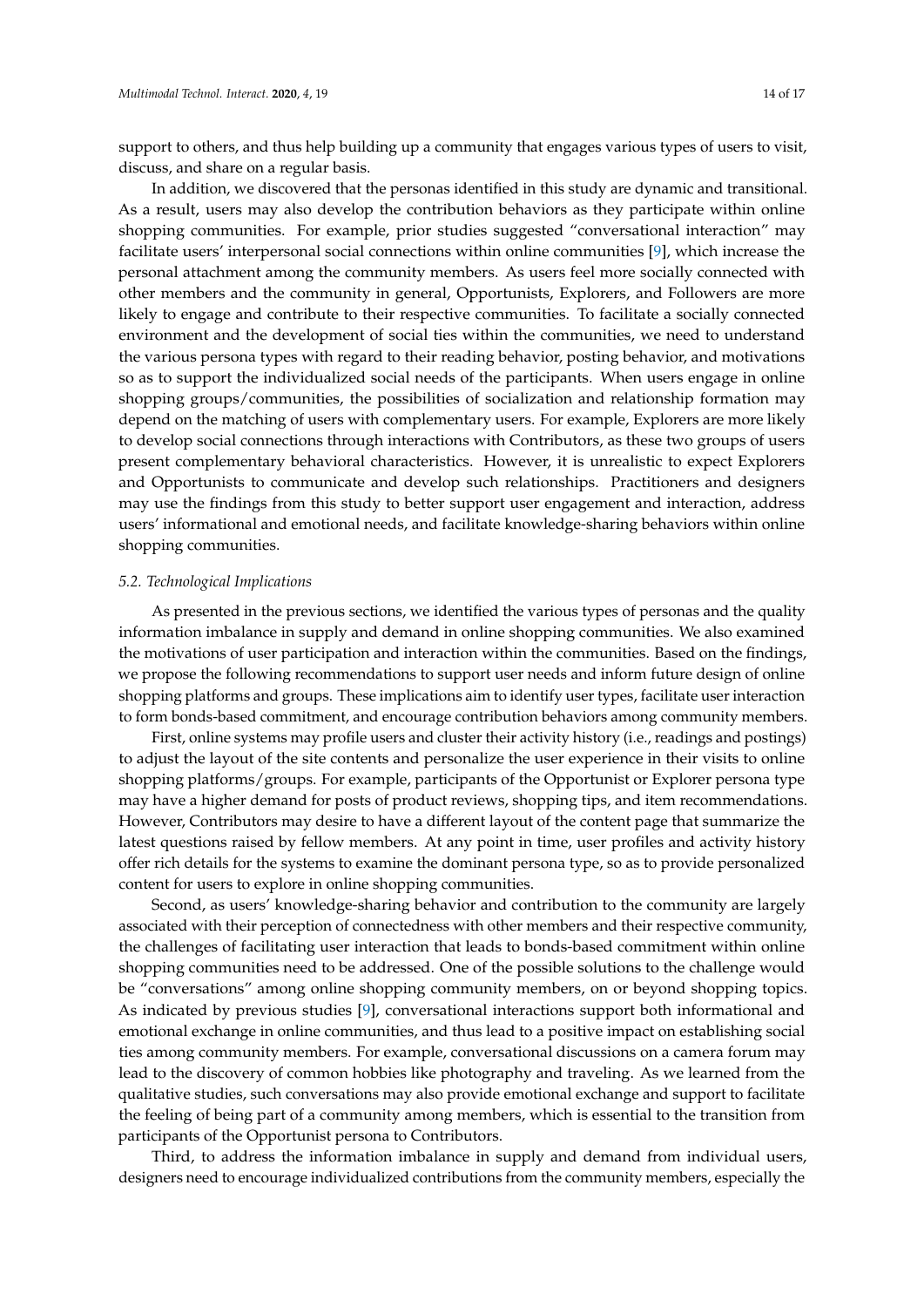Contributors. Currently, point or badge systems are most widely used to encourage user participation

and posting behaviors in most online communities. However, as we learned from this study, "human response" is also highly appreciated as stimuli of knowledge-sharing behavior. In other words, rather than getting points or level upgrades, participants would like to have more interactions with other people when they have posted on online platforms or groups. Therefore, future research may work on the distribution of users' posts based on various types of user personas, to ensure any individual users have the appropriate relevant information to read and reply. The increase in the chance of interpersonal interactions on those user-generated posts can result in sustainable contribution behaviors within online communities in the long run.

# **6. Limitations**

Despite the findings from the combination of the qualitative and quantitative studies, we are also aware of the limitations that may warrant further examination of the study results. First, our personas and findings are based on a relatively small number of participants that skewed toward young adults in the US. Personas, by nature, are highly qualitative constructs that can be difficult to quantify [\[29\]](#page-16-3). As a result, the personas generated from the study are not mutually exclusive and possess some overlapping characteristics across various persona types. Second, we extract motivation, reading, and posting behaviors as the major characteristics from the qualitative studies to construct and cluster personas based on the survey respondents. However, due to the limitation of the sample size, there might be additional behavioral patterns that are not fully identified from the qualitative studies and therefore not included in the survey questionnaire. Third, this study may also include self-selection and self-report bias. Although we pre-screened participants and targeted only active online social shopping community members, the recruitment unavoidably depends on the accuracy and honesty of the self-reported data in the sign-up form of the qualitative studies or the qualifying questions of our online survey.

# **7. Conclusions**

Social shopping and the emergence of online shopping communities allow users with similar shopping interests to communicate and interact. This study identified four types of personas that help illustrate the complex nature of user participation and behaviors in online shopping communities. Our work contributes to a comprehensive understanding of the dynamics of personalized motivation and behavioral patterns of various personas in online shopping platforms and groups. Moreover, we also identified the challenge of information balance in supply and demand from individualized contribution to the communities. Our findings suggest that a socially connected and interactive community benefits both the informational and emotional exchange within the communities. Based on the findings, we discussed a series of design implications to identify user types, facilitate user interaction to form bonds-based commitment, and encourage contribution behaviors among community members.

**Author Contributions:** Conceptualization, Y.X. and M.J.L.; methodology, Y.X.; validation, Y.X. and M.J.L.; formal analysis, Y.X.; investigation, Y.X.; resources, Y.X. and M.J.L.; data curation, Y.X.; writing—original draft preparation, Y.X.; writing—review and editing, Y.X. and M.J.L.; visualization, Y.X.; supervision, M.J.L.; project administration, Y.X. and M.J.L. All authors have read and agreed to the published version of the manuscript.

**Funding:** This research received no external funding.

**Conflicts of Interest:** The authors declare no conflict of interest.

# **References**

<span id="page-14-0"></span>1. Kim, H.; Suh, K.; Lee, U. Effects of collaborative online shopping on shopping experience through social and relational perspectives. *Inf. Manag.* **2013**, *50*, 169–180. [\[CrossRef\]](http://dx.doi.org/10.1016/j.im.2013.02.003)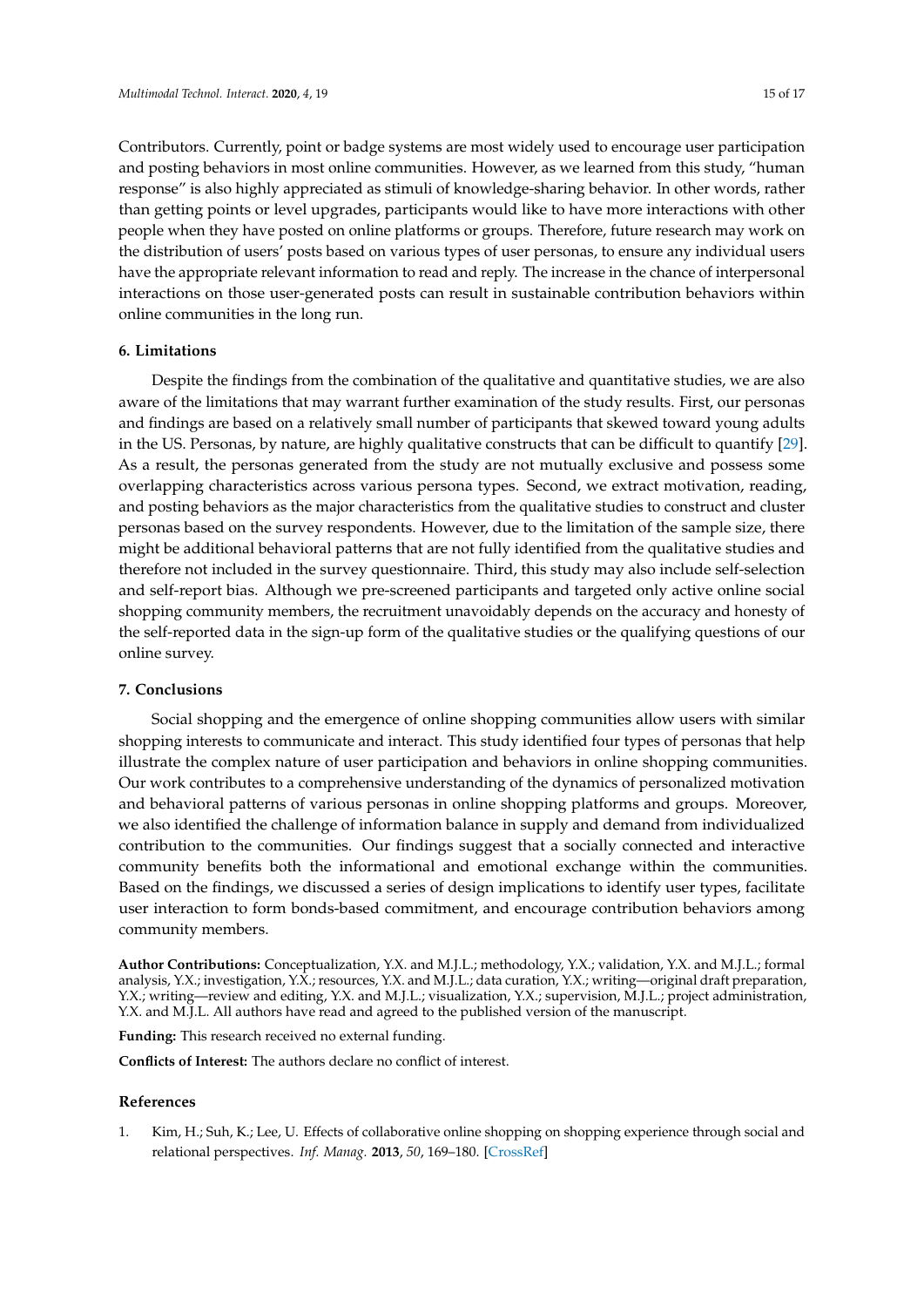- <span id="page-15-0"></span>2. Wei, J.; Seedorf, S.; Lowry P.; Thum, C.; Schulze, T. How increased social presence through co-browsing influences user engagement in collaborative online shopping. *Electron. Commer. Res. Appl.* **2017**, *24*, 84–99. [\[CrossRef\]](http://dx.doi.org/10.1016/j.elerap.2017.07.002)
- <span id="page-15-1"></span>3. Park, D.; Lee, J.; Han, I. The effect of on-line consumer reviews on consumer purchasing intention: The moderating role of involvement. *Int. J. Electron. Commer.* **2007**, *11*, 125–148. [\[CrossRef\]](http://dx.doi.org/10.2753/JEC1086-4415110405)
- <span id="page-15-2"></span>4. Chang, Y.; Yu, H.; Lu, H. Persuasive messages, popularity cohesion, and message diffusion in social media marketing. *J. Bus. Res.* **2015**, *68*, 777–782. [\[CrossRef\]](http://dx.doi.org/10.1016/j.jbusres.2014.11.027)
- <span id="page-15-3"></span>5. Goh, K.; Heng, C.; Lin, Z. Social media brand community and consumer behavior: Quantifying the relative impact of user-and marketer-generated content. *Inf. Syst. Res.* **2013**, *24*, 88–107. [\[CrossRef\]](http://dx.doi.org/10.1287/isre.1120.0469)
- <span id="page-15-4"></span>6. Goswami, S.; Tan, C.; Teo, H. Exploring the Website Features that can Support Online Collaborative Shopping? In Proceedings of the Pacific Asia Conference on Information Systems (PACIS) 2007, Auckland, New Zealand, 3–6 July 2007; p. 21.
- <span id="page-15-5"></span>7. Zhai, C.; Zhang, Y. Understanding consumers' purchase intention towards online group buying in China. In Proceedings of the 11th International Conference on Service Systems and Service Management (ICSSSM), Beijing, China, 25–27 June 2014; pp. 1–6.
- <span id="page-15-6"></span>8. Olbrich, R.; Holsing, C. Modeling consumer purchasing behavior in social shopping communities with clickstream data. *Int. J. Electron. Commer.* **2011**, *16*, 15–40. [\[CrossRef\]](http://dx.doi.org/10.2753/JEC1086-4415160202)
- <span id="page-15-7"></span>9. Xu Y.; Lee, M. Understanding User Participation and Interaction in Online Shopping Communities from the Social and Relational Perspectives. In Proceedings of the 53rd Hawaii International Conference on System Sciences (HICSS) , Maui, HI, USA, 7–10 January 2020; pp. 4426–4435.
- <span id="page-15-8"></span>10. Wattal, S.; Racherla, P.; Mandviwalla, M. Network externalities and technology use: A quantitative analysis of intraorganizational blogs. *J. Manag. Inf. Syst.* **2010**, *27*, 145–174. [\[CrossRef\]](http://dx.doi.org/10.2753/MIS0742-1222270107)
- <span id="page-15-9"></span>11. Cheung, C. Liu, I. and Lee, M. How online social interactions influence customer information contribution behavior in online social shopping communities: A social learning theory perspective. *J. Assoc. Inf. Sci. Technol.* **2015**, *66*, 2511–2521. [\[CrossRef\]](http://dx.doi.org/10.1002/asi.23340)
- <span id="page-15-10"></span>12. Cheung, C.; Thadani, D. The impact of electronic word-of-mouth communication: A literature analysis and integrative model. *Decis. Support Syst.* **2012**, *54*, 461–470. [\[CrossRef\]](http://dx.doi.org/10.1016/j.dss.2012.06.008)
- <span id="page-15-11"></span>13. Grange, C.; Benbasat, I. Online social shopping: The functions and symbols of design artifacts. In Proceedings of 43rd Hawaii International Conference on System Sciences (HICSS), Honolulu, HI, USA, 5–8 January 2010; pp. 1–10.
- <span id="page-15-12"></span>14. Li, C. How social commerce constructs influence customers' social shopping intention? An empirical study of a social commerce website. *Technol. Forecast. Soc. Chang.* **2019**, *144*, 282–294. [\[CrossRef\]](http://dx.doi.org/10.1016/j.techfore.2017.11.026)
- <span id="page-15-13"></span>15. Yang, X. Consumers' decisions in social commerce: The role of guanxi elements. *Asia Pac. J. Mark. Logist.* **2019**, *31*, 759–772. [\[CrossRef\]](http://dx.doi.org/10.1108/APJML-04-2018-0139)
- <span id="page-15-14"></span>16. Pentina, I.; Prybutok, V.; Zhang, X. The role of virtual communities as shopping reference groups. *J. Electron. Commer. Res.* **2008**, *9*, 114.
- <span id="page-15-15"></span>17. Kozlenkova, I.; Palmatier, R.; Fang, E.; Xiao, B.; Huang, M. Online relationship formation. *J. Mark.* **2017**, *81*, 21–40. [\[CrossRef\]](http://dx.doi.org/10.1509/jm.15.0430)
- <span id="page-15-16"></span>18. Anderson, R.; Swaminathan, S.; Mehta, R. How to drive customer satisfaction. *MIT Sloan Manag. Rev.* **2013**, *54*, 13.
- <span id="page-15-17"></span>19. Dholakia, U.; Vianello S. Effective Brand Community Management: Lessons from Customer Enthusiasts. *SSRN E. J.* **2009**. [\[CrossRef\]](http://dx.doi.org/10.2139/ssrn.1512090)
- <span id="page-15-18"></span>20. Dion, D.; Arnould, E. Persona-fied brands: Managing branded persons through persona. *J. Mark. Manag.* **2016**, *32*, 121–148. [\[CrossRef\]](http://dx.doi.org/10.1080/0267257X.2015.1096818)
- <span id="page-15-19"></span>21. Jung, C. *The Archetypes and the Collective Unconscious*; Routledge: Abingdon-on-Thames, UK, 2014.
- <span id="page-15-20"></span>22. Deighton, J.; Romer, D.; McQueen, J. Using drama to persuade. *J. Consum. Res.* **1989**, *16*, 335–343. [\[CrossRef\]](http://dx.doi.org/10.1086/209219)
- <span id="page-15-21"></span>23. Hall, C.; Nordby, V. *A Primer of Jungian Psychology*; New American Library: New York, NY, USA, **1973**.
- <span id="page-15-22"></span>24. Fisher, W. Narration as a human communication paradigm: The case of public moral argument. *Commun. Monogr.* **1984**, *51*, 1–22. [\[CrossRef\]](http://dx.doi.org/10.1080/03637758409390180)
- <span id="page-15-23"></span>25. Stern, B. Authenticity and the textual persona: Postmodern paradoxes in advertising narrative. *Int. J. Res. Mark.* **1994**, *11*, 387–400. [\[CrossRef\]](http://dx.doi.org/10.1016/0167-8116(94)90014-0)